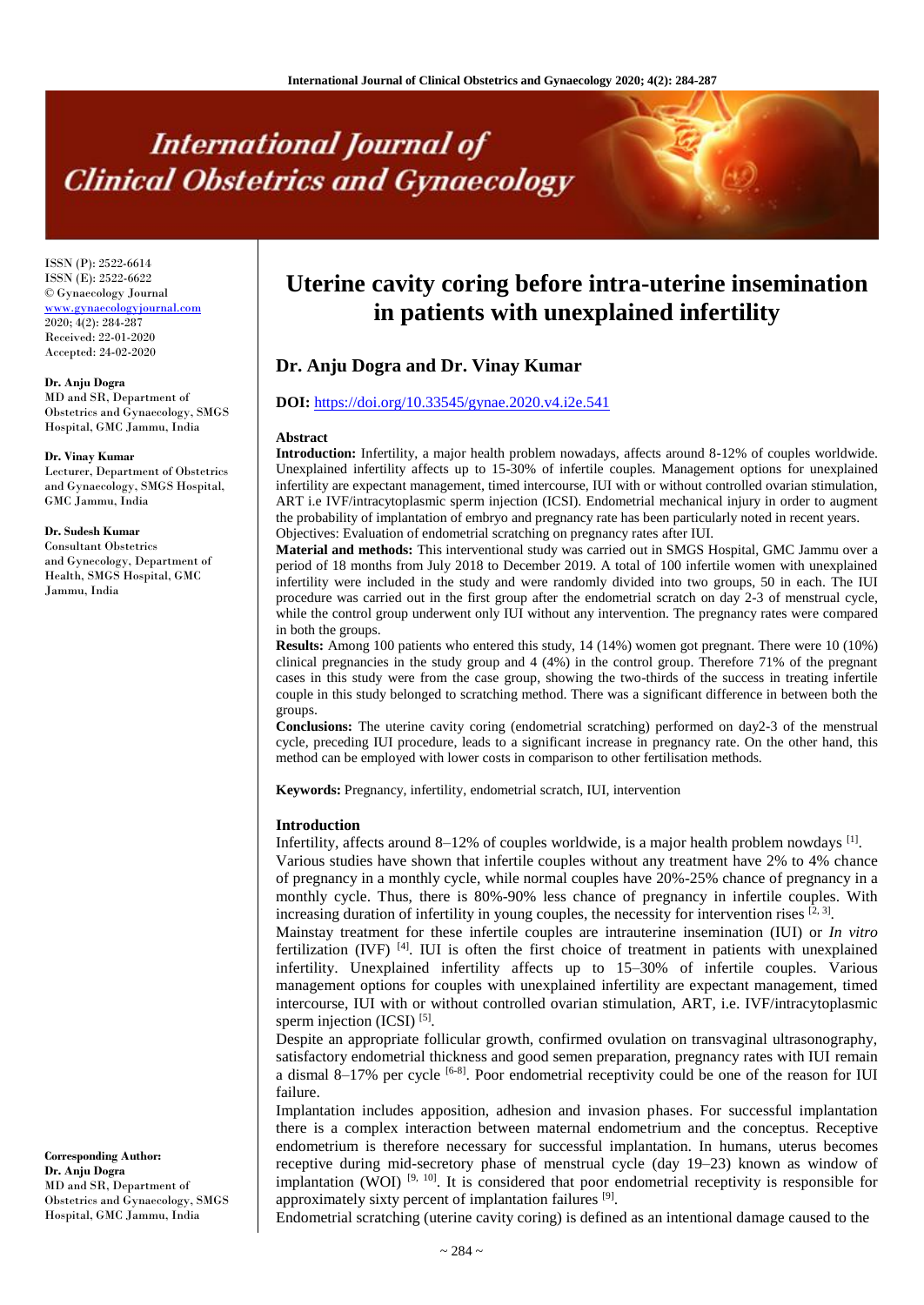Endometrium  $[11]$ . The connection between local injury to endometrium and increased pregnancy rates in IVF cycles was first described in 2003<sup>[12]</sup>.

Endometrial scratching is a simple, practical, cost- effective procedure which can be done in an OPD (Out Patient Department) setting, if proven effective in improving clinical pregnancy rates, can be offered before more advanced and expensive IVF procedure.

# **Aims and objectives**

To evaluate the effects of scratching from the first to the fifth day of the menstrual cycle, prior to IUI, and compare the pregnancy rates in cycles with and without the intervention.

# **Material and methods**

A randomised case control study was carried out in SMGS Hospital, GMC Jammu over a period of 18 months from July 2018 to December 2019. Infertile couples attending the OPD of SMGS Hospital and requiring IUI as treatment modality were recruited in the study. These patients had prior three or more failed ovulation induction cycles.

Inclusion criteria: couples with unexplained infertility.

A total of 100 patients entered the study based on randomization. Seminal fluid samples were collected in sterile plastic containers after 2 to 3 days of abstinence. Then, the analysis of these fluid samples was carried out based on WHO criteria. The analysis included sperm count, motility and viability.

The patients who met the inclusion criteria were randomly divided into two groups 50 each. Group one named as the 'case group' underwent IUI with endometrial scratch using a pipelle biopsy, between the day 2 and day 3 of menstrual cycle, while sonography was performed simultaneously, while group two, the 'control group', underwent IUI without scratching of the endometrium.

To perform endometrial scratching, the cervix was exposed using a sterile speculum and then the uterine entrance got cleansed using sterile gauze and saline. Then, the lining of the anterior and posterior wall of the uterus was gently scratched by inserting and moving a pipelle up and down.

Ovulation stimulation was done similarly in both groups using 100 mg clomiphene tablets, beginning from the third up to the fifth days of the menstrual cycle for 5 days. In addition, FSH (75 units) was injected for 3 to 5 days, between the seventh and tenth days of the menstrual cycle.

After 10 to 12 days, the patients were visited and sonography

was performed in order to evaluate the growth of the follicles and in cases with insufficient growth, more FSH was administered. For the follicles which were big enough (18-20 mm), HCG (5000-10 000 units) was administered intramuscularly, and after 36 hours, IUI was performed.

Moreover, luteal phase was supported by daily administration of 10 mg dydrogesterone (Duphaston) for 14 days. Successful pregnancy after IUI was evaluated by beta human chorionic gonadotropin (β-hCG) titers and sonography.

# **Statistical analysis**

The obtained results were analyzed using SPSS software version 17.0. In order to compare the differences between groups, ANOVA and independent *t* test were used, while chi-square test was used for analyzing nominal data. A *P* value less than 0.05 was considered statistically significant.

#### **Results**

A total of 100 couples were included in this study and they were divided into two groups of 50 patients. The mean age of patients in the case group was  $28.5+4.3$  while it was  $28.4+4.8$  in the control group. Table 1 shows that age of the patients ranged from 20 to 35 years and about 50% patients belong to 25-29 yrs in both the groups.

**Table 1:** Baseline characteristics of the Patients in case and control groups

| <b>Characteristics</b> | Case group No. $(\% )$ | Control group No. $(\% )$ |
|------------------------|------------------------|---------------------------|
| Age (years)            |                        |                           |
| $20 - 24$              | 15(30%)                | 14(28%)                   |
| $25-29$                | 25(50%)                | 24(48%)                   |
| $30 - 35$              | $10(20\%)$             | 12(24%)                   |
| Parity                 |                        |                           |
| Nulligravida           | 35(70%)                | 34(68%)                   |
| A1 or $>1$             | 4(8%)                  | $5(10\%)$                 |
| Para 1                 | 11(22%)                | 11(22%)                   |

Among the study population, 68 couples (68%) had primary infertility and 32 (32%) had secondary infertility. In the case group, 35 couples (70%) and in the control group 33 couples (68%) had primary infertility, while secondary infertility was observed in 15 couples (30%) of the case group and 17 couples (34%) of the control group (table 2). The difference between primary and secondary infertility was found statistically significant (p value= 0.029).

| Table 2: Type of infertility |  |  |
|------------------------------|--|--|
|                              |  |  |

| Type of infertility | (0/0)<br>Case group No. | (%)<br>Control group No. | (%)<br><b>Dverall No.</b> ( | p value |
|---------------------|-------------------------|--------------------------|-----------------------------|---------|
| Primarv             | 35(70%)                 | 33(66%)                  | 68(68%`                     | 0.029   |
| Secondarv           | $5(30\%)$               | $17(34\%$                | 32(32%)                     |         |

Duration of infertility was less than 5 years in approximately 50% patients of both the groups. There was no statistically significant difference between both the groups in terms of duration of infertility (Table 3).

|  | Table 3: Duration of infertility |  |
|--|----------------------------------|--|
|  |                                  |  |

| Duration (vrs) | Case group | Control group | p value |
|----------------|------------|---------------|---------|
|                | 26(52%)    | 29(58%)       | 0.283   |
| $6-10$         | 21(42%)    | $17(34\%)$    |         |
| >10            | 3(6%)      | $4(8\%)$      |         |

Among 100 patients who entered this study, 14 couples (14%) got pregnant successfully, 10 of them were in the case group and 4 were in the control group (Table 4). Therefore, 71% of the pregnant cases in this study were from the case group, showing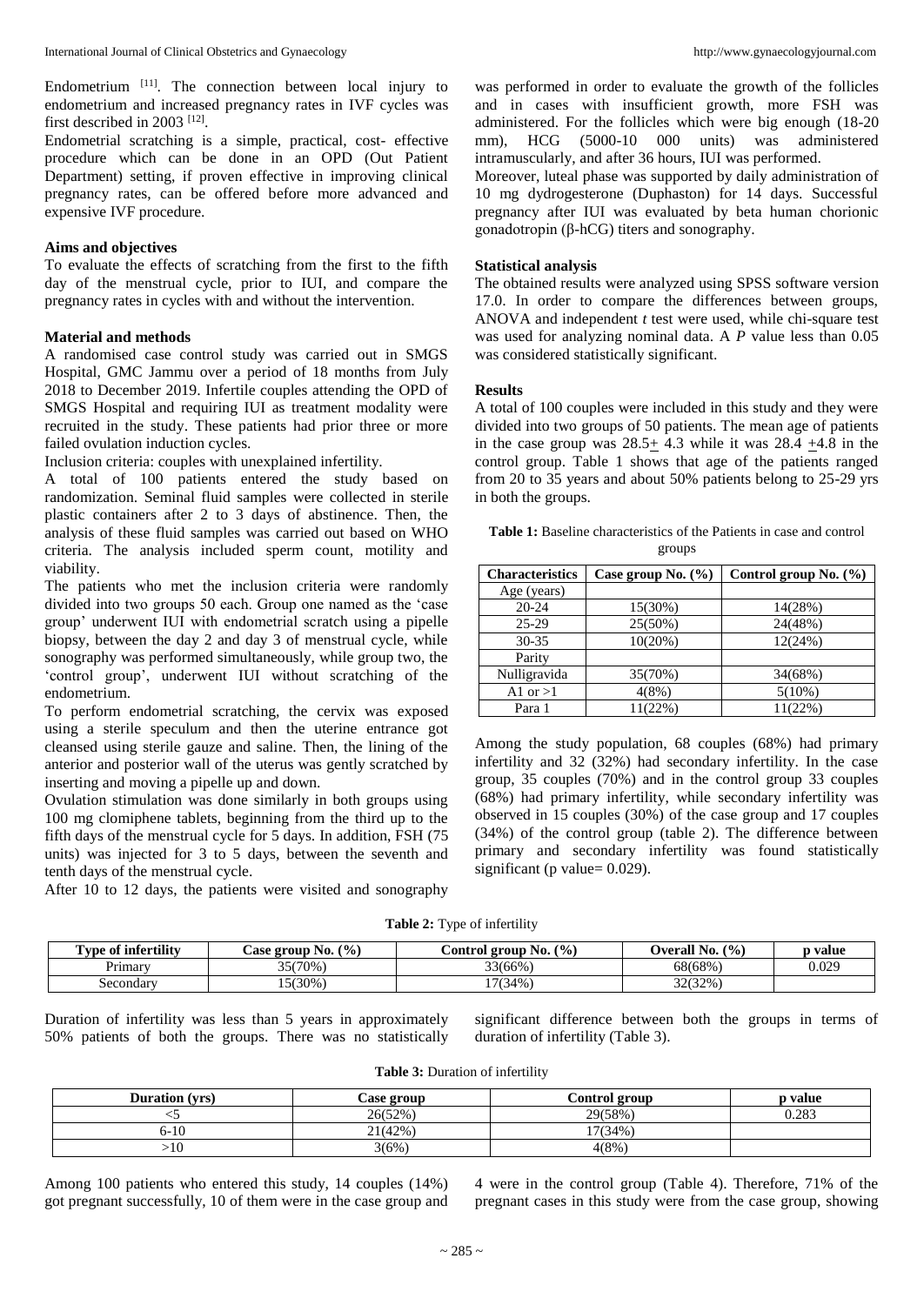that two-thirds of the success in treating infertile couples in this study belonged to scratching method and increased pregnancy

rates (p value=  $0.022$ ).

**Table 4:** Comparison of clinical pregnancies in both the groups

|              | Jverall | ase group. | Control group | (fisher's<br>s exact test)<br>n value |
|--------------|---------|------------|---------------|---------------------------------------|
| Pregnant     | 4(14%)  | $10(20\%)$ | 4(8%)         | 0.022                                 |
| Non pregnant | 86(86%  | 40(80%`    | 46(92%)       |                                       |

The mean no. of dominant follicles were comparable between both the groups. There was no statistical difference found as p value = 0.587 (Table 5). Mean endometrial thickness was

comparable in both the cases  $(9.20+3.37)$  and controls  $(9.16+)$ 3.20). The difference was not statistically significant (p value=0.532).

**Table 5:** Comparison of dominant follicle and mean endometrial thickness in both the groups

|                                                                                     | $\alpha$ <b>r</b><br>$zero$ up $(n=50)$<br>mean<br>`o co<br>+SL | $\sim$<br>Control group(n=50) mean+9<br>70 L | unpaired student t-test)<br>า value |
|-------------------------------------------------------------------------------------|-----------------------------------------------------------------|----------------------------------------------|-------------------------------------|
| <b>HCG</b> day<br>$\cdots$<br>dominant follicles>  <br>'4mm<br>Mean no.<br>on<br>ΩŤ | .<br>◡᠇                                                         | .<br><u>.</u>                                | 0.587                               |
| endometrial thickness(mm)<br>viean                                                  | $\sim$<br>$\Omega$<br>ں∠.<br>.                                  | $\sim$ $\sim$ $\sim$<br>J.40                 | $\sim$<br>ے رہیں                    |

#### **Discussion**

Infertility is a serious issue for couples, and despite the advancement of technology, assisted reproduction methods fail to provide successful services with reasonable cost, fewer sideeffects, and lower abortion rates.

This study aimed at evaluating the effects of endometrial scratch on pregnancy rates in IUI cycles. The results demonstrated a higher rate of pregnancy in the case group with a significant statistical difference in comparison to the control group. Similar studies in this regard have shown different results. Some were consistent with our study, while others showed that there are no relationships between endometrial injury and pregnancy rate.

In the present study, 100 infertile patients were randomised to 100 each in the case and control group. Case group underwent endometrial scratching in the same cycle on day 2-3. Both the groups underwent ovarian stimulation with clomiphene followed by IUI.

The mean age, age distribution and BMI were comparable between both the case and control groups. Type of infertility in majority of patients in the study and control group was primary infertility (70% in cases and 66% in controls). The difference was statistically significant. Duration of infertility was less than 5 years in approximately 50% patients of both the groups. There was no statistically significant difference between both the groups in terms of duration of infertility.

No. of dominant follicles on the day of HCG was also comparable in both the groups. Mean no. of follicles of size more than 14mm was 3.4+ 1.5 in cases and 3.2+1.3 in controls and there was no statistically significant difference. While Gupta *et al.*<sup>13</sup> in their study showed a statistically significant difference between both the groups. No. of dominant follicles were more in cases (1.78 $\pm$  0.81) as compared to controls (1.54 $\pm$  0.721). When we compare the endometrial thickness, we observed that mean endometrial thickness was also comparable in both the groups. It was 9.20+3.37 in cases and 9.16+3.20 in controls and the difference was statistically not significant. Similar results were reported by Zarei et al. <sup>[14]</sup>, mean endometrial thickness was comparable in both the groups in their study. While study by Hamdi et al. <sup>[15]</sup> showed higher endometrial thickness in control group. Mean endometrial thickness was  $8.33 \pm 0.97$  in cases and 10.5+ 1.37 in controls in their study. On the other hand, Gupta *et* al.  $^{[13]}$  found higher endometrial thickness in cases  $(9.18 + 3.35)$ as compared to controls  $(8.53 \pm 1.88)$ .

Pregnancy rate in our study was 14%. Number of clinical pregnancies in the case group and control group was 10 and 4 respectively (p value =0.022). In a study conducted by Hamdi *et*   $al.$  <sup>[15]</sup>, pregnancy rate was 21% and it was 19% in study by Gupta *et al.* <sup>[13]</sup>. On the other hand Zarei *et al.* <sup>[14]</sup> indicated that local endometrium injury before IUI is not accompanied by increased pregnancy rate.

However, the time for inducing an injury seems to be controversial. For instance, in a study by Hamdi *et al.* [15] , the better time considered was day1-5 of the same menstrual cycle. Gupta et al. <sup>[13]</sup> showed that promising results are obtained when the endometrial scratch is carried out on day 20-22 of the cycle preceding IUI. While Zarei et al. [14] performed endometrial scratch one month prior to IUI on day 6-8. Therefore, the optimal days for the scratching was evaluated in this study and the first to fifth days of the menstrual cycle in the same IUI cycle showed positive results. On the other hand, this study highlighted the low costs of scratching method, which might be a motivation for couples to undergo this method repeatedly.

# **Conclusion**

Most of the methods used for fertilization are too expensive considering their high rates of failure. However, in this study, using endometrium scratch method, the rate of pregnancy enhanced in infertile patients who used IUI, which is of great importance due to its lower costs.

Thus, endometrial scratching can be offered before more advanced and expensive IVF procedure as it is a simple, practical, cost- effective procedure which can be done in an OPD (Out Patient Department) setting.

Further studies are recommended evaluating effect of endometrial scratching on IUI outcome and endometrial receptivity on a larger sample size in a multicentric design.

#### **References**

- 1. Sciarra J. Infertility: an international health problem, Int. J. Gynaecol. Obstet. 1994; 46:155-163.
- 2. Parsanezhad ME, Dadras N, Maharlouei N, Neghahban L, Keramati P, Amini M. Pregnancy rate after endometrial injury in couples with unexplained infertility: A randomized clinical trial. Iran J Reprod Med. 2013; 11(11):869-874.
- 3. Effectiveness and treatment for unexplained infertility. Fertil Steril. 2006; 86(5 Suppl 1):S111-114. doi:10.1016/j. fertnstert.2006,07.1475
- 4. Bhattacharya S, Johnson N, Tijani HA, Hart RJ, Pandey S, Gibreel AF. Female infertility, Clin. Evidence. 2010; 11:819-871.
- 5. Gibreel A., Badawy A., El-Refai W., El-Adawi N., Endometrial scratching to improve pregnancy rate in couples with unexplained subfertility: a randomized controlled trial, J. Obstet. Gynaecol. Res. 2013; 39(3):680- 684.